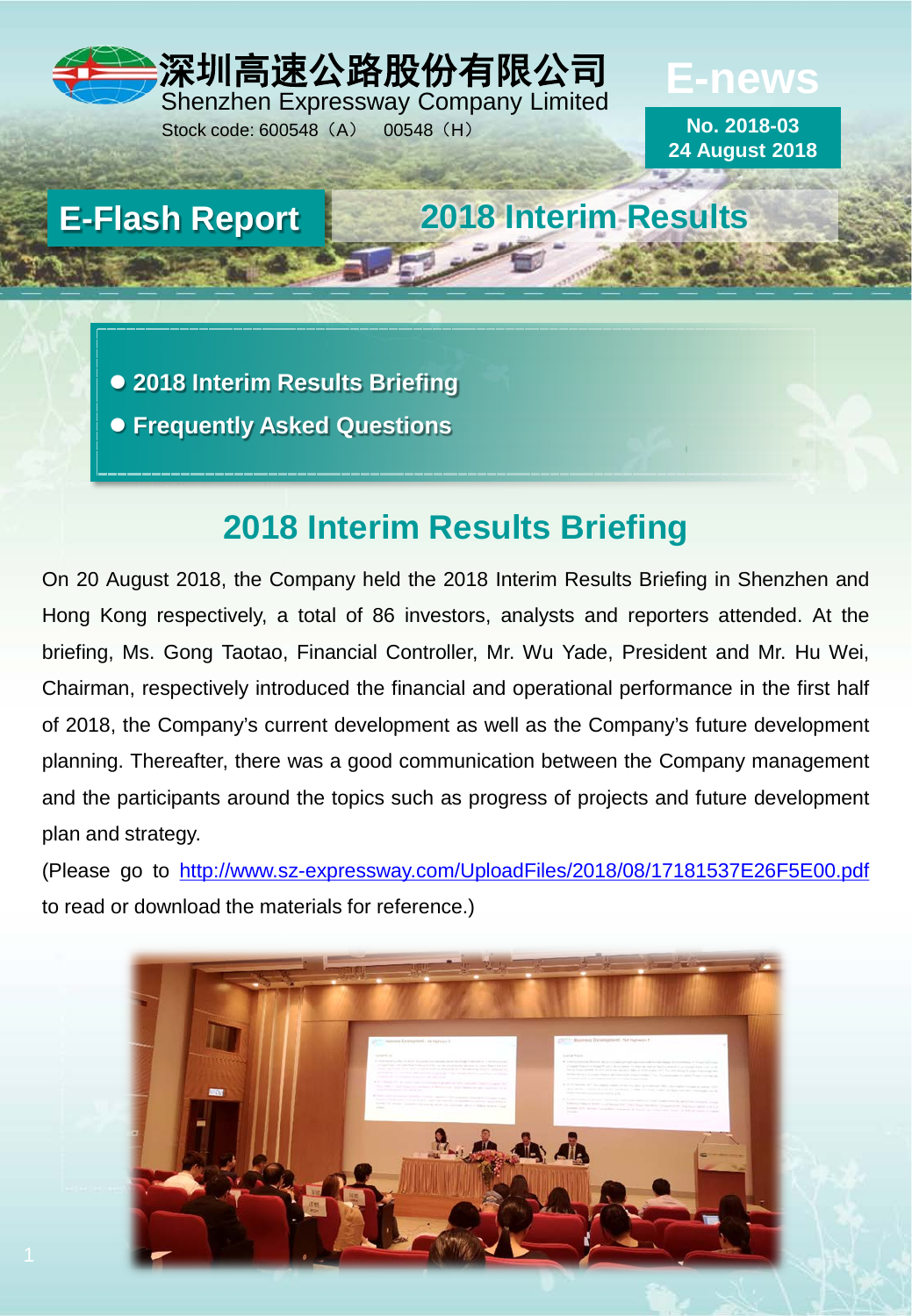

# **Frequently Asked Questions**

- 1. How was the operating performance of the Company in the first half of 2018? What business is the main source of the growth?
- A: In the first half of 2018, the Group recorded revenue of approximately RMB2.68 billion, representing a YOY increase of 16.91%; whereas the net profit was RMB969 million, representing a YOY increase of 37.42%. It was mainly due to the growth of toll revenue from the existing toll highways operated and invested by the Group, the income contributed by newly acquired projects such as Derun Environment, Yichang Expressway, etc. and the compensation income of RMB131 million from Meilin Checkpoint Renewal Project.

In the first half of 2018, the Group recorded toll revenue of RMB2.46 billion, representing a YOY increase of 14.42%, accounting for 91.97% of the Group's revenue, which is the main source of revenue of the Group. In particular, the increased toll revenue of RMB225 million during the Reporting Period was resulted from the consolidation of Shenchang Company and Yichang Company into the Group's financial statement since 1 April 2017 and 16 June 2017 respectively. The toll revenue of other ancillary toll highways recorded a YOY increase of 4.07%, most of them recorded certain extent of growth which was mainly due to the organic growth of traffic volume, the induced growth of traffic volume after the implementation of the toll-free policy for the Three Projects and so on.

Based on the reasonable analysis and expectation on our operating environment and operating conditions, the Group has set a total revenue target for 2018 of no less than RMB5.7 billion, with the total of operating costs, management expenses and selling expenses (excluding depreciation and amortization) of approximately RMB1.7 billion. In 2018, it is expected that the average borrowing scale (including the compensation received in advance from Shenzhen government regarding the toll adjustment of the Three Projects) and the financial cost of the Group will increase on a YOY basis.

The main sources of income in 2018 are as follows:

- 1) continuous steady growth of toll revenue from existing toll highways,
- 2) full-year profit contribution from new projects (such as Yichang Project and Derun Project),
- 3) continuous revenue contribution from Guilong property project and the transfer income of Guilong land.
- 4) the net profit of RMB131 million regarding the adjustment of demolition compensation of Meilin Checkpoint Renewal Project,
- 5) the asset disposal gain of approximately RMB1.6 billion recognized by the Company based on the buy-back of the Three Projects by the government in the second half of the year.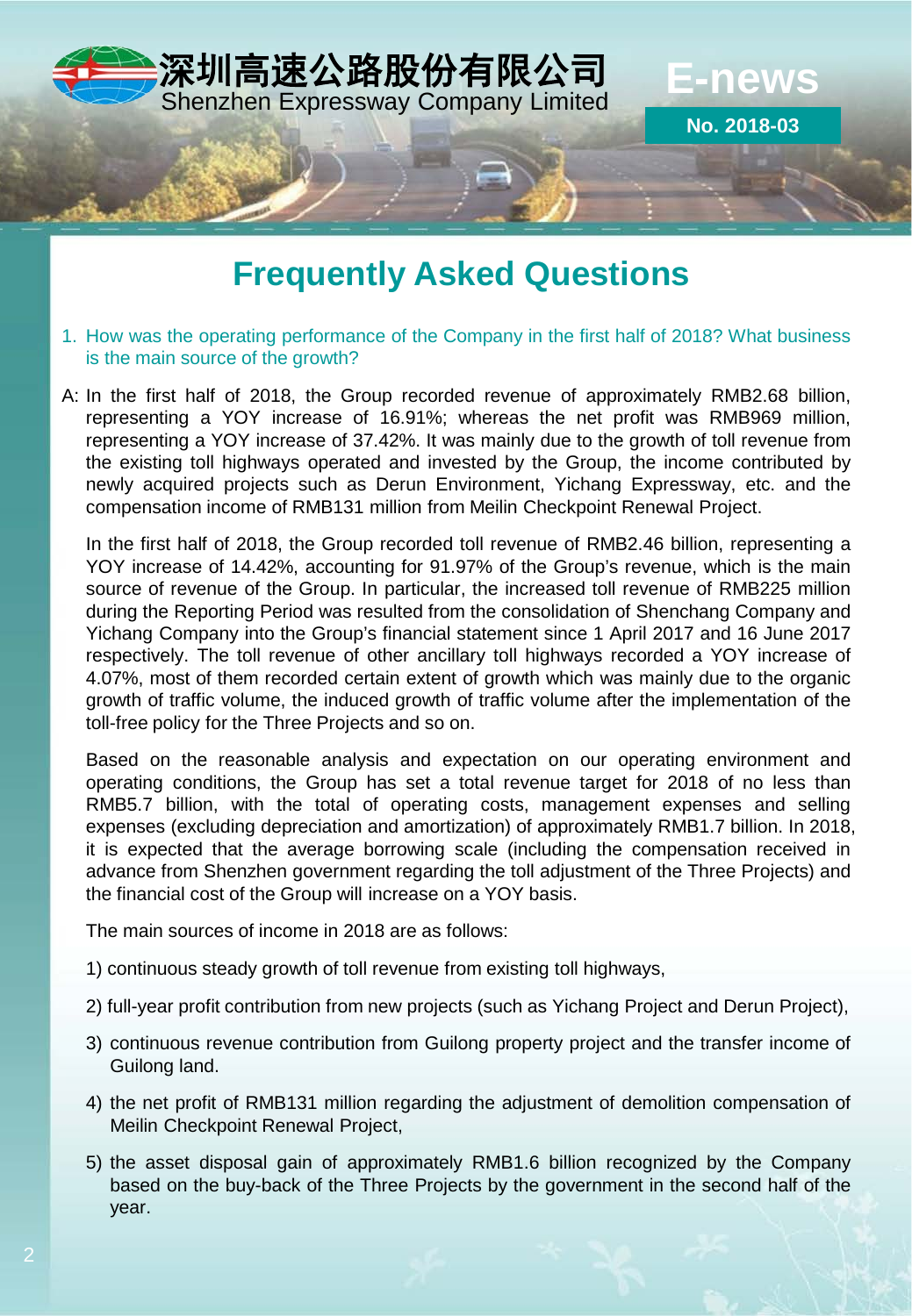

- 2. What is the purpose of United Land Company to introduce strategic investors? What is the impact of the introduction of the strategic investors on the Company?
- A: XTC and the Company intended to introduce a professional real estate developer as a strategic investor through capital increase of United Land Company. It is mainly to enhance the ability of United Land Company in real estate development, sales, management and operation, so as to ensure the quality of the project, reduce project risks, and improve project management, resulting in ultimately improving the profitability of the project and maximizing financial goals.

The introduction of strategic investor will not result in any change in the scope of consolidation of the Company. After the implementation, United Land Company will receive RMB2.9 billion in cash, which will give priority to repayment of the original shareholders' loan, of which the Company will receive approximately RMB1,421 million in cash. After introducing the strategic investor, fist, the Company will increase the capital reserves and improve the capital structure first. Second, the Company will recover the cash in advance, which helps to reduce capital cost and debt-to-asset ratio. Third, the brand developer can control costs and maximize the financial targets of the project by fully utilizing their rich industry experiences in sales and property management.

- 3. How many phases will be launched for Meilin Checkpoint Renewal Project? What impact does the new property polices recently implemented in Shenzhen have on Meilin Checkpoint Renewal Project?
- A: Houses of the project occupy a total site area of 244,000 square meters, among which Phase I consists of 115,000 square meters (including indemnificatory housing of approximately 40,000 square meters invested by the government), Phase II of 66,000 square meters and Phase III of 63,000 square meters. Another 240,000 square meters for the rest of apartments, commercial properties and offices will be developed in Phase III. Part of commercial properties are owned and operated by the project company.

In response to Price Limit Policy of Primary Real Estate, the Company will reduce the impact and maximize revenue through introduction of strategic investor and self-owned commercial properties.

On 31 July, Shenzhen issued the Notice on *Further Strengthening on Regulations and Control on Facilitating Stable and Sound Development of Real Estate Industry (*《关于进一步 加强房地产调控促进房地产市场平稳健康发展的通知》*)*, which provides that: in relation to additional supply, it is regulated that commercial properties built on newly supplied land are allowed to rent only rather than to sell them.

After the oral communications between the Company and relevant departments, the land parcels of Meilin Checkpoint Renewal Project were acquired prior to the policy and are not affected by the policy. The actual final impacts are subject to further confirmation.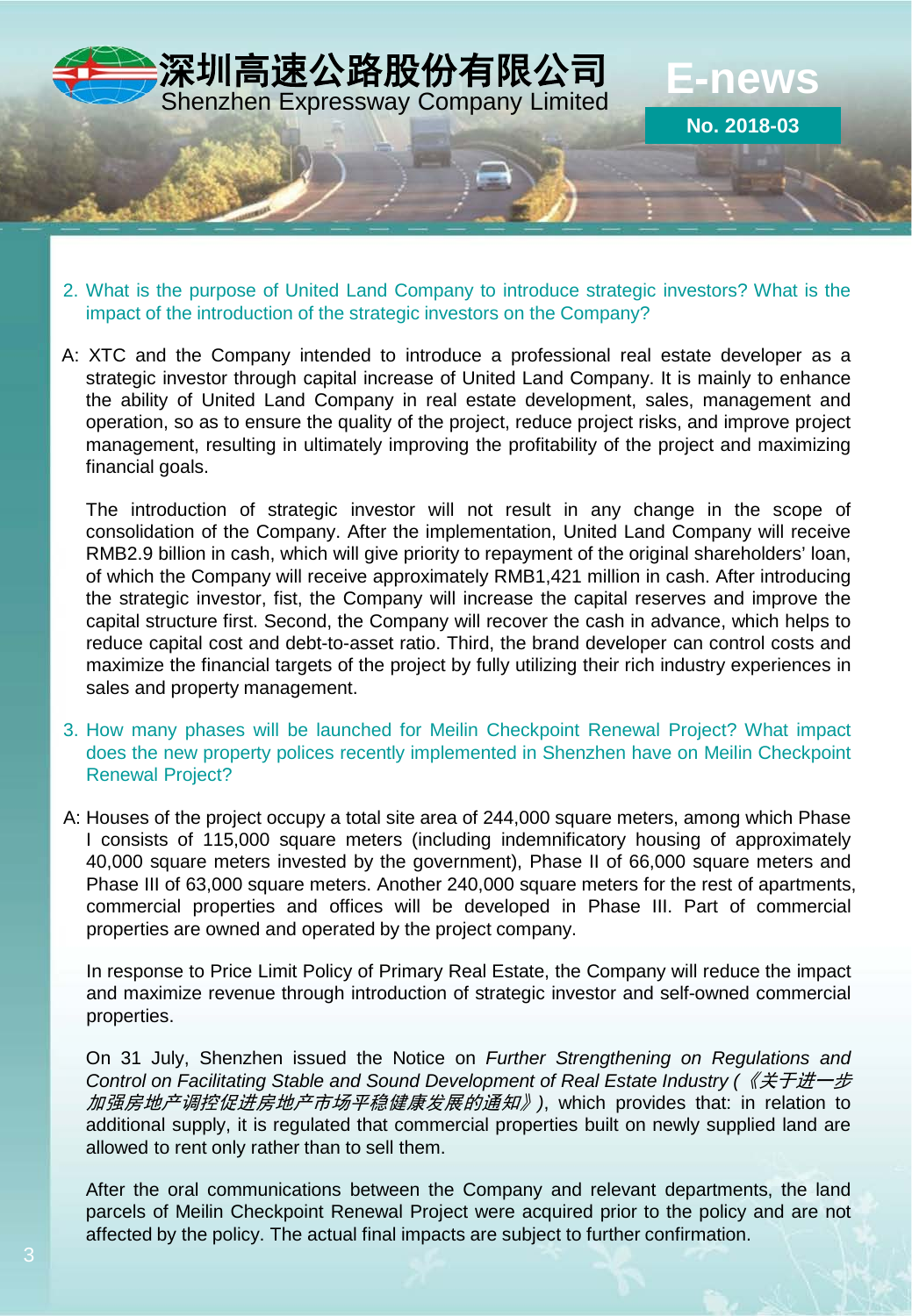

- 4. How was the progress of repurchasing the Three Project? Which way will be adopted at higher possibility? When will the gains or losses on disposal of assets be recognized?
- A: According to the agreement, the Company and relevant government authorities will restart negotiation in relation to repurchase of the Three Projects by the end of this year. The government's original intention is to repurchase the Three Projects and conduct municipal transformation for the sake of optimizing the overall traffic layout of Shenzhen Municipality. For the time being, there were no significant changes on the Shenzhen Municipal Government's enhancement program of overall traffic layout, so it is expected that the government will probably choose the repurchase offer.

If the government selects the buy-back scheme, the Company will recognize gains on disposal of assets amounted to approximately RMB1.6 billion. According to accounting rules, such gains on disposal of assets will be recognized in 2018 if it is disposed of within the year.

- 5. How was the progress of the reconstruction and expansion of Jihe Expressway?
- A: At present, the traffic volume of Jihe Expressway is saturated (In the first half of 2018, the average daily traffic volume of Eastern Section and Western Section were 280,000 and 210,000 respectively). In order to ensure road safety, improve the efficiency of traffic and enhance project profitability, the Company planned to expand the Jihe Expressway.

Under the present plan, the investment in such project is magnificent since it is likely to rebuild a new expressway, so the Company is actively discussing the specific plans with the government, including the design, construction commencement reports as well as the model of investment and financing. At the same time, various aspects of reconstruction and expansion of the project are being carried out, including total costs and extension of tolling years.

- 6. What are the expansion goals of toll highway projects and environmental projects in recent years? Will there be any project implemented within this year?
- A: In relation to toll highway business, the Company will actively promote the research and implementation of intelligent transportation, in order to promote the efficiency of traffic and guarantee the steady growth in toll revenues. Moreover, the Company will established the key projects such as Outer Ring Expressway, Coastal Phase II and Jihe Expressway Expansion as great exemplar and paragon, and focus on building quality projects, safety projects, clean government projects, century projects, give full play to professional advantages, continue to exercise a good team, to ensure that the advantages of the project continue to lay. In addition, the Company will also maintain a healthy relationship with the government, carefully plan well-organized business and operation models, as well as actively participate in the strategic planning of Shenzhen traffic network and infrastructure construction in the Shenzhen-Shanwei Special Cooperation Zone. The internal rate of return for investment in toll highway projects is not less than 8%.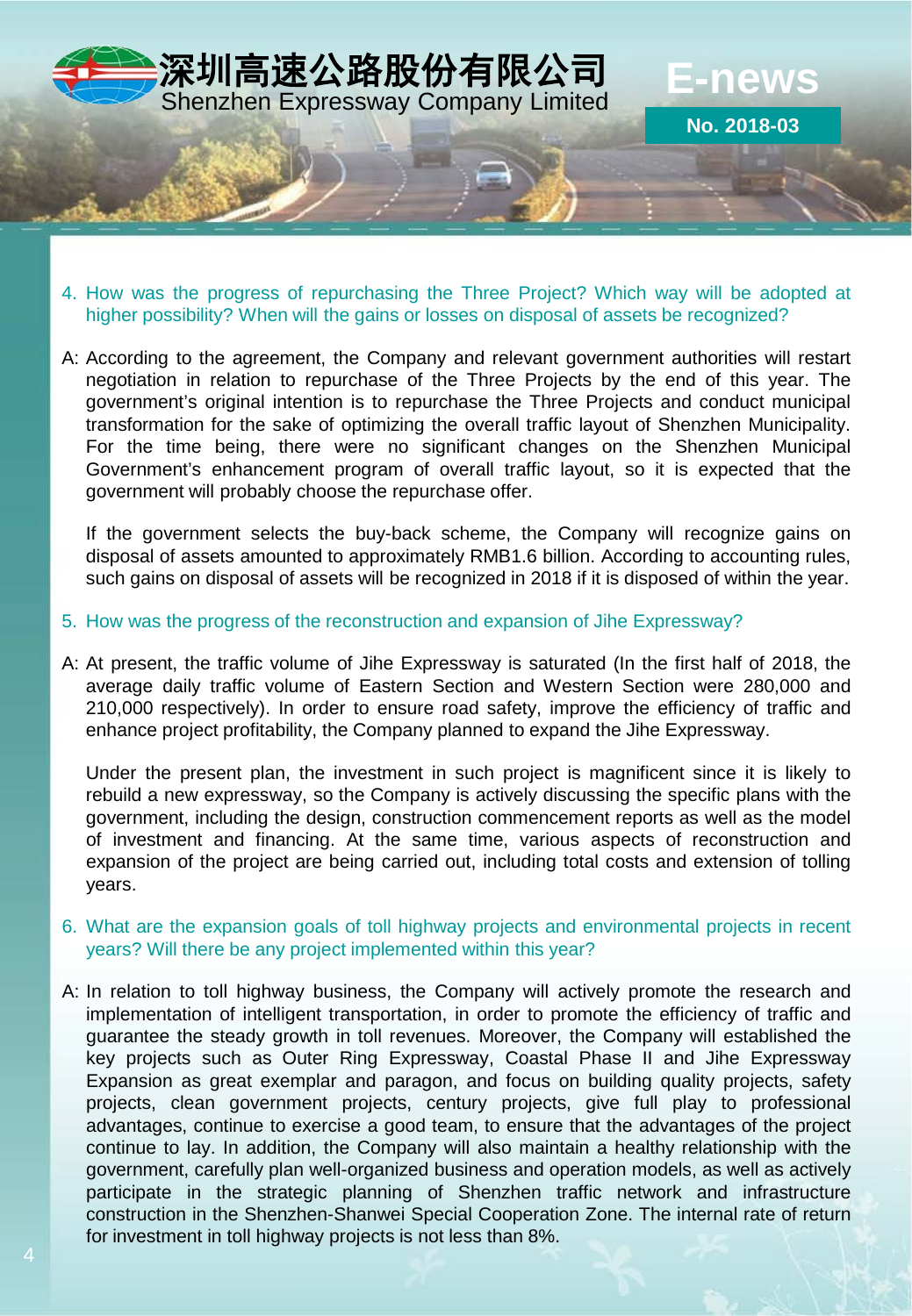

Regarding the environmental protection business, the Company will establish strategic cooperation with present partners and industry-leading enterprises to accumulate professional ability in expanding professional teams and related projects. The Company will also enhance the in-depth cooperation with Longli County, Guizhou and Shenzhen-Shanwei Special Cooperation Zone in order to become an industry leader in water remediation and solid waste treatment in the short term. By the end of the strategic period in 2019, the scope of environmental protection business is not lower than 20% of the Company's total assets.

The Company is negotiating for the projects in Shenzhen-Shanwei Special Cooperation Zone, Longli County, Guizhou and Zhanjiang to strive for projects being implemented within this year.

### 7. Will depreciation of Renminbi cause any impact on the Company?

A: Under the influence of the Sino-US Trade Friction, there was a relatively large depreciation in Renminbi since June, which brought the following main impacts to the Company: 1. the Company issued a 5-year overseas debenture amounting to USD300 million on 18 July 2016. To mitigate the risks related to fluctuation in USD exchange rate, the Company entered into a foreign exchange swap transaction to lock in foreign exchange risk. During the Reporting Period, due to the depreciation of RMB in June, gains from changes in fair value of the swap transaction instrument and exchange losses recognized by the Group basically achieved financial hedging; 2. the Company announced the proposal of H-share dividends and the payment rate of H shares were determined in May. However, rapid depreciation in RMB resulted in part of the exchange losses after the H-share dividends being distributed in July; based on the consideration of the lower HKD loan interest rate at around 1%, the Company borrowed a loan of more than HKD200 million. Foreign exchanges risk of such loan was not locked in and will probably result in exchange losses. The amount of losses was relatively small and the overall risks can be controlled.

## 8. Is there any definite cooperation project between the Company and Baidu?

A: The Company signed a strategic cooperation framework agreement with Baidu on 26 April 2018. According to the Agreement, the two parties intended to integrate resources relying on the Company's operational management experience and resources together with Baidu's big data, artificial intelligence, and internet technology advantages. Simultaneously, the Company can explore the opportunities for carrying out extensive cooperation in smart expressway and intelligent environmental protection, while the national business investment projects can also be jointly developed, in order to enhance the implementation and empowerment of Baidu's 'AI CITY' strategy in transportation and environmental protection industries, and promote deep intelligent application of 'artificial intelligence + traffic and environmental protection' in Shenzhen Expressway. The definite proposal is jointly developing and no projects were implemented at this stage.